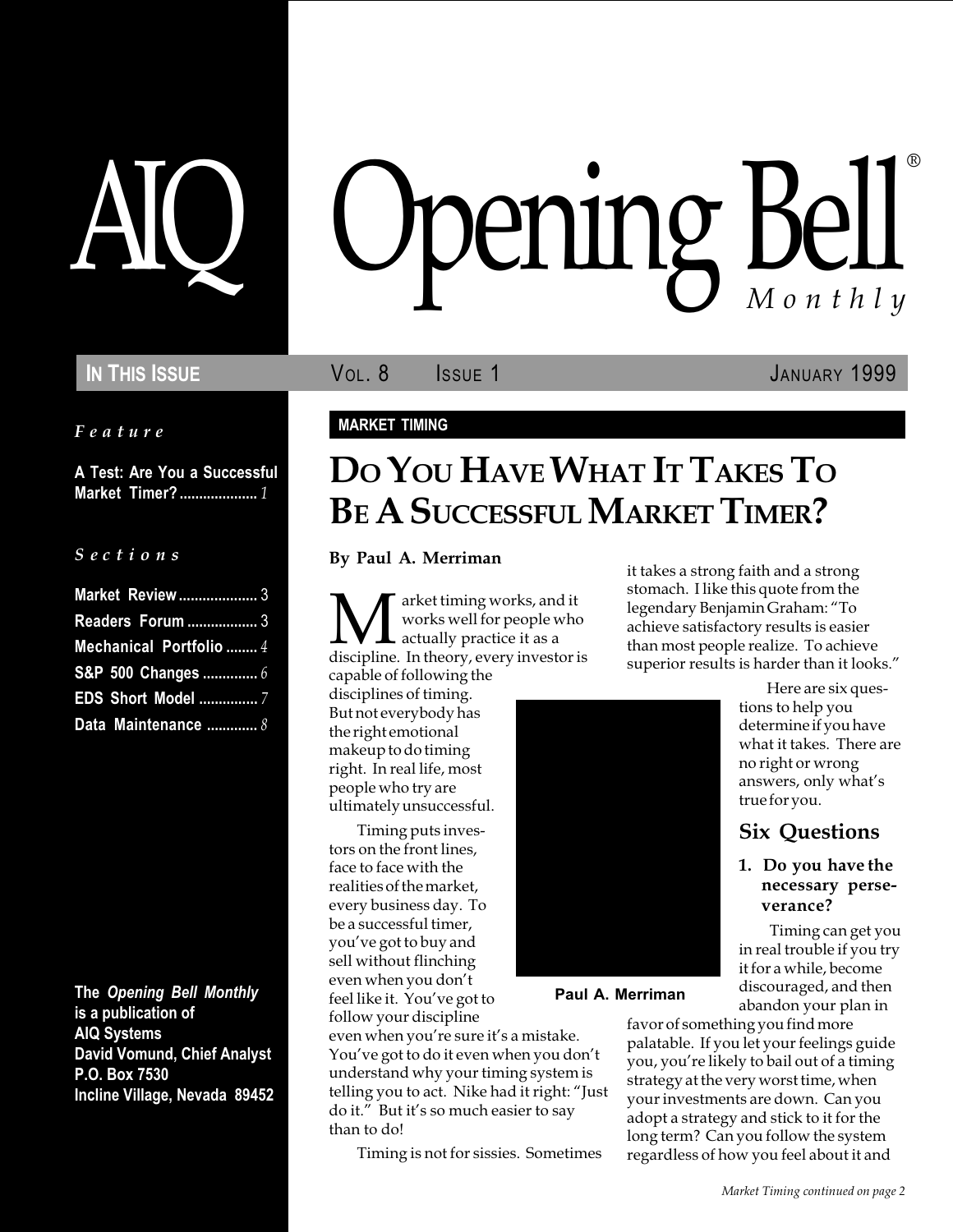### MARKET TIMING continued ...

regardless of what's going on around you? Can you resist the temptations to act on impulse? Can you ignore the many "hot tips" you may come upon every week?

### 2. Are you independent and self assured enough to resist the temptation to constantly look over your shoulder to see how somebody else is doing?

There aren't many certainties about investing, but here's something I can guarantee: No matter how your investments are doing, there will always be somebody who has recently outperformed you and seems to have struck it rich. Nervous investors constantly look over their shoulders, hoping to find somebody who has found "the one true path" to wealth. That path is a myth, and nervous investors don't make good timers. Confident, successful investors know what they want and need, adopt a strategy to achieve their objectives, and stick with that strategy regardless of what others are doing. If your goal is to increase your assets by 10 percent a year, and a timing system lets you achieve that, can you be satisfied even when other people are making 12 percent or 15 percent or even 20 percent? If so, you may have what it takes to succeed as a timer.

### 3. Can you accept that your portfolio will underperform the market?

This should be obvious, but you would be surprised to know how many people forget it: A timing system is not designed to produce the same returns as the untimed market. When you outperform the market, you are likely to be pleased. But your pleasure may be mild compared with the fury or betrayal you can experience when your portfolio is underperforming and when your timing system produces a losing trade. That's especially true when you just "knew" that the signal you got from your system was the wrong thing to do.

### 4. Can you accept that your timing system will be imperfect?

Imperfection is one of the media's biggest criticisms of timing. When you are underperforming and experiencing losing trades, that media criticism may shake your confidence. The media often says market timing requires you to be right twice: when you buy and when you sell, in contrast to a buy-and-hold approach in which you have to be right only once: when you buy. Most of the time, you can count on your system to get you into or out of the market "too soon" or "too late" to catch the tops and bottoms. If getting out at the very top and getting back in at the very bottom are your goals, timing is guaranteed to let you down. And if that failure will drive you nuts, think twice before embarking on a timing strategy, because what you will perceive as timing mistakes will erode or destroy your willingness to follow the discipline. Your goal should not be to achieve perfection. It should be to put the probabilities on your side. And a good timing strategy will do that.

### 5. Can you ignore the mass media?

Almost unanimously, the popular press seems to have a blind spot when it comes to timing. They say timers are misguided, and this view is widely echoed by the mutual fund and brokerage industries. Can you pull out of the market when everybody else is either getting in or already making money? Can you get back in when your friends, colleagues, the media and possibly your own gut are telling you it's a dumb idea?

### 6. Are you decisive?

Some people stew and fret and delay making decisions, even when they are convinced they should be doing something. They are unlikely to be successful timers. Successful timing requires quick action to move into and out of the markets. One of the most obvious truths about timing (and

one of the most widely overlooked) is that by the time your friends, your colleagues, your gut and the experts all agree on what you should do, it's already far too late for you to extract the maximum opportunity from it. If you usually take lots of time to make decisions, this is not a suitable arena for you.

The bottom line for me is that timing is very challenging. I believe that for most investors, the best route to success is to have somebody else make the actual timing moves for you. You can hire a professional. Or you can have a colleague, friend or family member actually make the trades for you. That way your emotions won't stop you from following the discipline. You'll be able to go on vacation knowing your system will be followed. Most important, you'll be one step removed from the emotional hurdles of getting in and out of the market.  $\blacksquare$ 

Paul Merriman is president of Paul A. Merriman & Associates, an investment advisory firm specializing in buy-andhold and market timing strategies using no-load mutual funds. He is also editor of FundAdvice.com, a free internet mutual fund newsletter and free e-mail market timing service. For a free copy of his latest audiotape, "The ultimate 20% Strategy," call 1-800-423-4893.

### PLEASE SEND CORRESPONDENCE TO:

Opening Bell Monthly G.R. Barbor, Editor P.O. Box 7530 Incline Village, NV 89452

AIQ Opening Bell Monthly does not intend to make trading recommendations, nor do we publish, keep or claim any track records. It is designed as a serious tool to aid investors in their trading decisions through the use of AIQ software and an increased familiarity with technical indicators and trading strategies. AIQ reserves the right to use or edit submissions.

For subscription information, phone 1-800-332-2999 or 1-702-831-2999. © 1992-1999 , AIQ Systems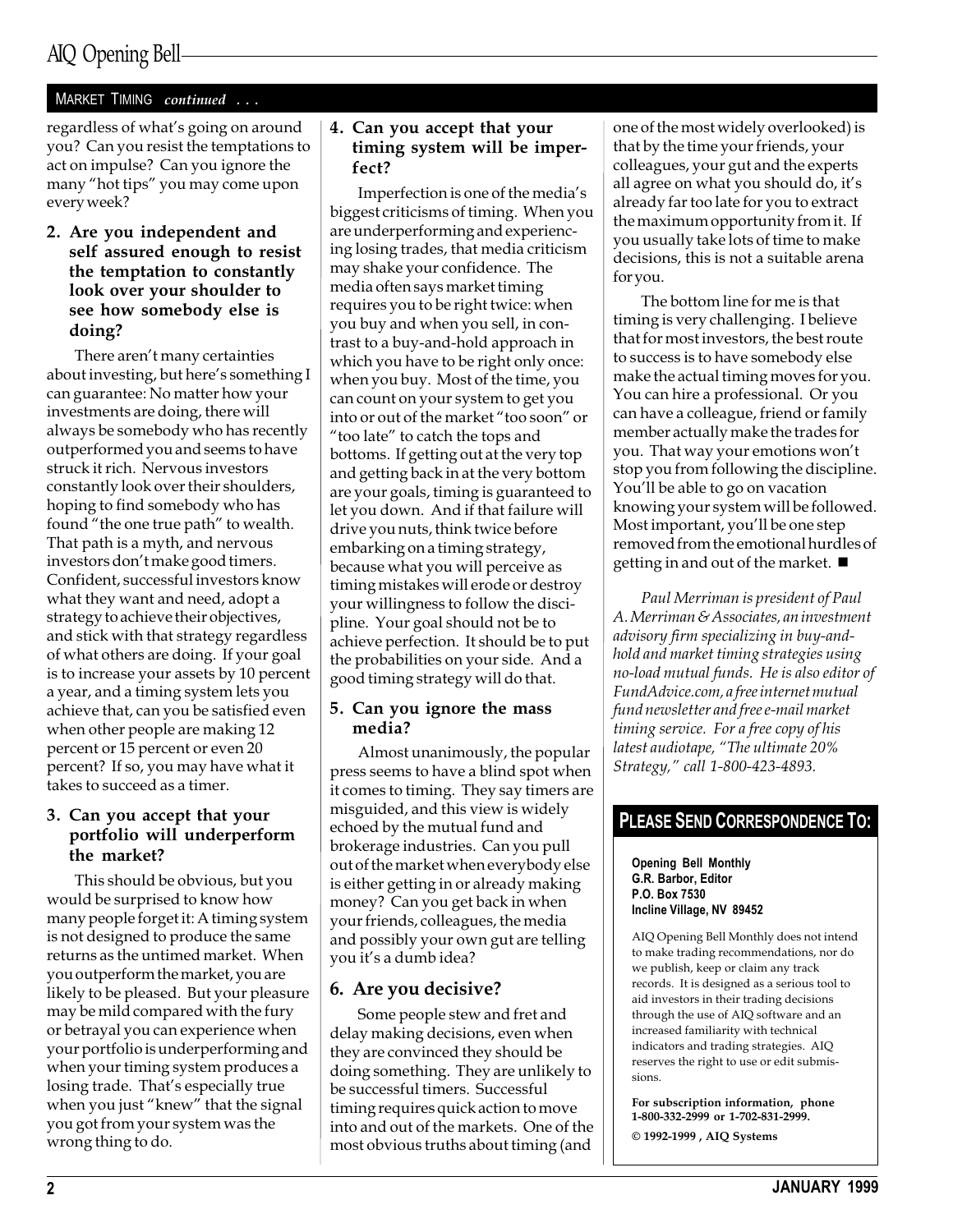### MARKET REVIEW

ecember was an active month for AIQ's market timing model. After being on a buy from October 8, the system finally switched to a sell mode when it registered a 98 down signal on December 3. A repeat sell came on December 10 when a 99 down was registered. Negative market breadth played a big role in both sell signals. Looking at the market log, more than 80% of the stocks giving unconfirmed signals were on the buy side, an indication that it wasn't a major top.

After the sell, the Dow decreased some but there was little downward movement. During the sell, the Russell 2000 representing small company stocks was in a trading range. It wasn't until Christmas that the Russell 2000 broke out of its trading range (see **Figure 1**).

The week between Christmas and the New Year is typically bullish for

stocks. This year was no exception. After the Russell 2000 broke out, market breadth improved and a 96 buy signal was registered on December 29. Early in the month, the upward movement was limited to technology and internet companies. Late in the month,



market participation began to improve.

For the year, technology groups were the biggest winners. Fidelity's Computers sector fund gained an amazing 95%, and their Technology

### Energy Service sector fund, which contains oil equipment and drilling stocks, lost 50% and their Energy fund fell  $15\%$ .  $\blacksquare$

fund gained over 70%. The worst groups were oil related. Fidelity's

 $\prod$  his Question & Answer feature<br>will appear regularly in the<br>Quantize Rell. Send regular questions Opening Bell. Send your questions to Editor, Opening Bell, P.O. Box 7530, Incline Village, NV 89452.

Q: I have a stock in my database that has recently changed symbols. How do I rename the symbol and keep all the old history?

A: In Data Manager, highlight the old symbol. Then click on Ticker and choose Rename. Enter the new symbol, description, and market if needed. This will rename the old symbol and also retain all its history.

Q: I am a flat fee subscriber to Dial/Data but when I do an End of Day download a cost appears on the Communications log. Is this cost in addition to the flat fee?

A: No. This cost no longer applies and should be disregarded. It is simply leftover from the days when data services charged per-quote fees. All services now charge on the basis of flat fee subscriptions.

Q: When I press the ER button

### READERS FORUM

while viewing a ticker to review rules that have fired on a buy (or sell) signal, why do I sometimes see rules that are contrary to the ER signal?

A: It is true that one or more contrary rules may appear regardless of the magnitude of the ER. They are shown because all rules, including contrary rules, have a bearing on the ER. However, contrary rules are more likely for an ER of 95-5 than for an ER of 100-0. In effect, contrary rules downgrade the ER and without the firing of a contrary rule a higher ER would very probably be generated.

Q: When I update my data at night, I am unable to get the current day's data. This happens even when the time is after the current quotes are posted at the data vendor. What should I do?

A: Check your system date and time. If your date is current, ensure that the time and a.m./p.m. designation are correct. Also, in Data Retrieval click on **Setup Options** and make sure the market open and market close are set correctly for your time zone.

Q: Do I need to have the MyTrack program running in order to use Real Time in Trading Expert Pro?

A: No. MyTrack is a separate program and does not have to be running.

### Bug Fix for TradingExpert Pro

There is a service pack available on the internet that fixes many of the known bugs in the TradingExpert 5.0 software. To download the service pack, go to AIQ's Quick Launch Menu and select Help from the menu bar. Next, select Technical Support and then Product Updates. That will launch a web page. On that page you can download Service Pack 1, which is a choice in the lower portion of the screen. To get a list of what features are corrected with the Service Pack, choose Known Issues.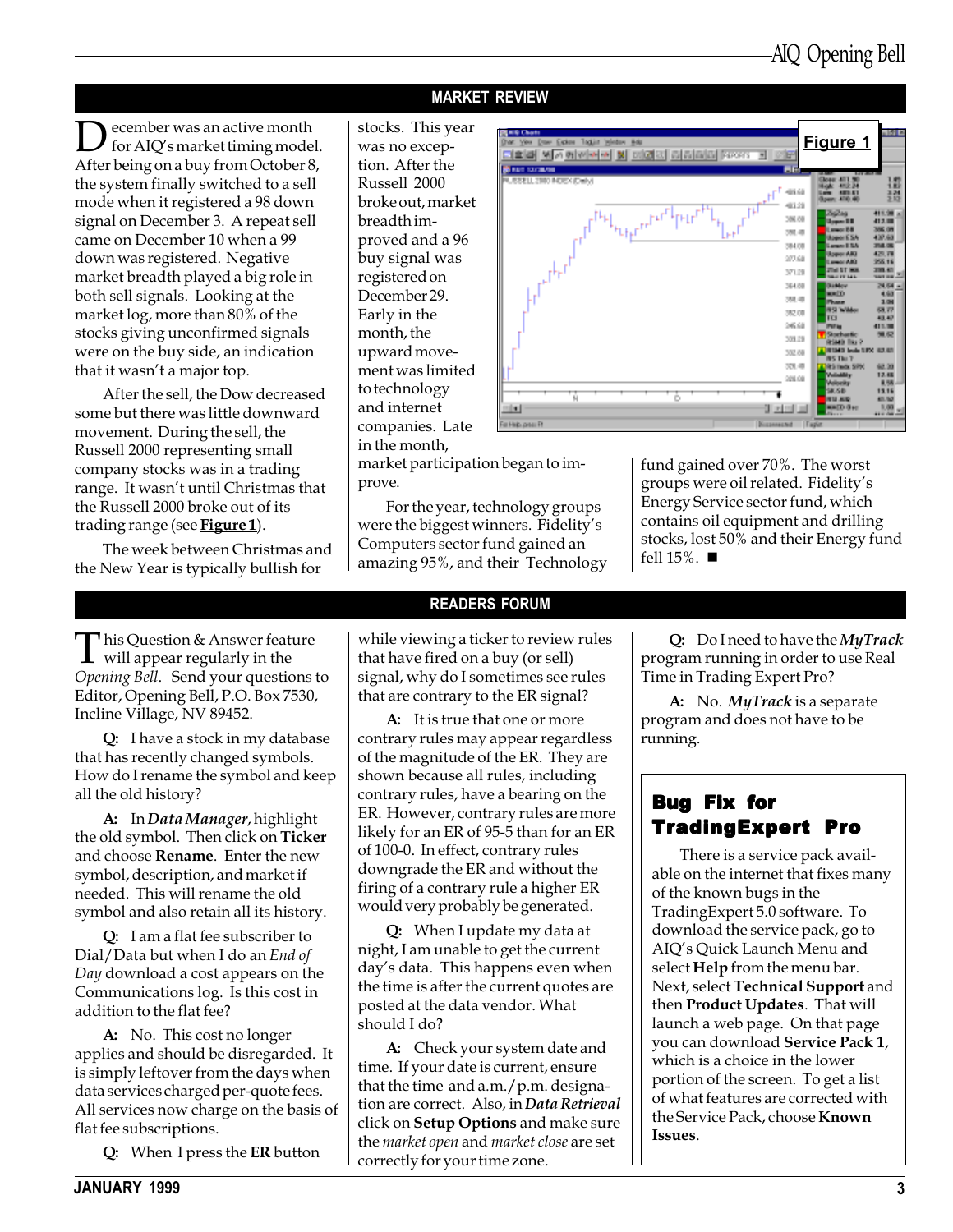### YEAR-END ANALYSIS

# THE BEST YEAR YET FOR AIQ'S MECHANICAL TRADING PORTFOLIO

By David Vomund

The year 1998 was the best yet<br>for AIQ's mechanical trading<br>76.78%. The strategy combines the for AIQ's mechanical trading  $strategy-up$  an amazing market timing model with the individual stock buy and sell signals. Before we examine the strategy, let's first look at how the market timing model fared in 1998.

### Market Timing - No Confirmation

In 1998, AIQ's market timing model had some periods of brilliance and some periods where it was off the mark. In the end, the results were in line with a buy-and-hold return, which is better than what most timers can claim.

The model started the year on a buy and was on a buy for all but two trading days until April 17. That was impressive because it avoided giving a sell signal in a market environment that turned out to be very bullish. From the January 12 buy signal to the April 17 sell signal, the S&P 500 rallied 20%.

The April 17 sell signal was perfectly timed as the large company stocks ended their uptrend and began to move sideways. At the same time, small company stocks entered into a bear market. The April 17 sell signal was registered three days before the Russell 2000 hit its highest level, a level that has yet to be penetrated.

A quick and profitable trade occurred from mid-June to mid-July. For the first half of the year, the market timing model could hardly have been better. But that is when the trouble started. The July 21 sell signal was well timed as it was registered only two days after the market formed a

major top. Unfortunately, the model registered a buy signal soon after the market began to drop. A buy came on July 29 and the system remained on a buy until early September. The market experienced a 12.7% loss over this time period, which represents the largest loss our system has experienced since it was introduced in early 1987.

Just when confidence in the market timing model was shaken, the system registered a buy on October 8, which represents the low point in the S&P 500, Nasdaq Composite, and Russell 2000. The S&P 500 rallied

This (mechanical) strategy, which combines the market timing Expert Ratings with the top stocks on the Weighted Action List report, was introduced in May 1992... This was the strategy's best year."

20% after that buy until a sell was registered in early December.

Despite the late summer setback, if you traded the S&P 500 based on the Expert Ratings you would have seen a 28.5% return in 1998. The buy-andhold return was 26.7%. The individual trades are shown in Table 1.

### Market Timing - With Confirmation

In past articles, we have reported that applying a confirmation technique typically lowers both risk and return. That was the case in 1998. Since the AIQ market timing model was deadly accurate in the first half of the year, applying a Phase confirmation meant that you acted on the signals a few days after they were registered. The return from each trade was lowered by about 2% as a result of the confirmation delay.

The benefit of using confirmation came during the late summer selloff. The July 29 sell signal was registered in a falling market. It wasn't until August 17 that the market rallied enough to bring an increase to the Phase indicator.

When the buy signal came at the October 8 low, it wasn't immediately confirmed so once again some of the profit was lost. In the end, the market timing model gained 23% using Phase confirmation in 1998. The individual trades are shown in Table 2.

### AIQ's Mechanical Trading Portfolio

We now will review our mechanical model that uses both Expert Ratings on the overall market and on individual stocks.

This strategy, which combines the market timing Expert Ratings with the top stocks on the Weighted Action

List report, was introduced in the May 1992 Opening Bell and we've followed it each year after that. This was the strategy's best year.

The following is a review of this mechanical strategy:

We ran a Weighted Action List report every time there was a market timing buy signal (an Expert Rating of 95 or greater). Only the first signal in a string of buy signals was used and no confirmation was applied. The top five stocks that appeared on the Weighted Action List were purchased and held until a market sell signal was registered, at which time all positions were moved to cash. Only stocks over \$10 were purchased and the Expert Rating buy signals on the stocks had to be 95 or greater.

To obtain percentage return figures, we made the following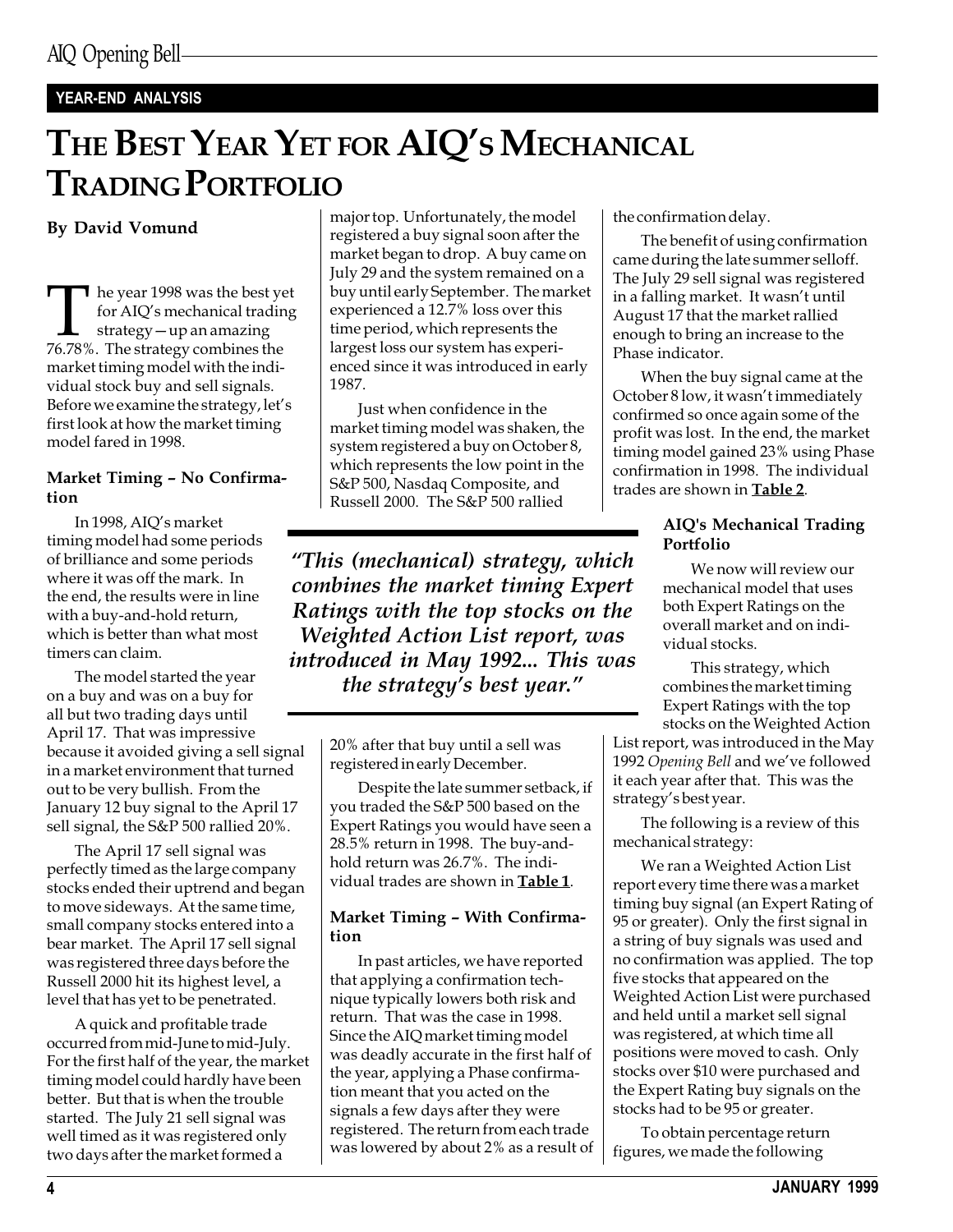### YEAR-END ANALYSIS continued . . .

assumptions:

- All profits/losses were reinvested in the next block of trading with each of the five stocks receiving an equal amount of capital.
- The buy and sell points of the stocks were the opening price the day after the market Expert Rating.
- Commissions were factored in using a flat rate of \$20 per trade.
- Slippage, dividends, and money market interest received were not factored in.

The trade-by-trade details are found in  $Table 3$ . The market timing buy and sell signal dates are listed in the first two columns. The third column lists the percentage change in the S&P 500 index, while the fourth column shows the results of trading the five stocks listed in the far right column (top five stocks from the Weighted Action List) using the opening price the day after the market timing signal.

The return for 1998 is an amazing 76.78%, including commissions. Since the portfolio is limited to S&P 500 stocks, the high return is not a result of internet speculation. This demonstrates that good stock selection is much more important than good market timing.

|                |                        | <b>No Confirmation</b>                 |                                         | Table 1                        |
|----------------|------------------------|----------------------------------------|-----------------------------------------|--------------------------------|
| ER Buy<br>Date | <b>ER Sell</b><br>Date | <b>S&amp;P 500</b><br><b>Buy Price</b> | <b>S&amp;P</b> 500<br><b>Sell Price</b> | <b>S&amp;P 500</b><br>% Change |
| 12/31/97       | 01/08/98               | 970.42                                 | 956.04                                  | $-1.48$                        |
| 01/12/98       | 04/17/98               | 939.20                                 | 1122.72                                 | 19.54                          |
| 06/02/98       | 06/10/98               | 1093.02                                | 1112.28                                 | 1.76                           |
| 06/16/98       | 07/21/98               | 1087.58                                | 1165.06                                 | 7.12                           |
| 07/29/98       | 09/03/98               | 1125.20                                | 982.26                                  | $-12.70$                       |
| 09/08/98       | 10/05/98               | 1023.46                                | 988.56                                  | $-3.41$                        |
| 10/08/98       | 12/03/98               | 959.44                                 | 1150.14                                 | 19.88                          |
| 12/29/98       | 12/31/98               | 1241.80                                | 1229.40                                 | $-1.00$                        |

| A yearly breakdown of this |  |
|----------------------------|--|
| strategy is as follows:    |  |

| 1992    | 13.53% |
|---------|--------|
| 1993    | 17.26% |
| 1994    | 35.75% |
| 1995    | 18.90% |
| 1996    | 27.88% |
| 1997    | 37.73% |
| 1998    | 76.78% |
| Average | 32.55% |
|         |        |

Table 2

| Buy<br>Date | Sell<br>Date | <b>S&amp;P</b> 500<br><b>Buy Price</b> | <b>S&amp;P</b> 500<br><b>Sell Price</b> | <b>S&amp;P</b> 500<br>$\%$ Change |
|-------------|--------------|----------------------------------------|-----------------------------------------|-----------------------------------|
| 12/31/97    | 01/08/98     | 970.42                                 | 956.04                                  | $-1.48$                           |
| 01/14/98    | 04/20/98     | 957.94                                 | 1123.64                                 | 17.30                             |
| 06/05/98    | 06/10/98     | 1113.86                                | 1112.28                                 | $-0.14$                           |
| 06/17/98    | 07/21/98     | 1107.10                                | 1165.06                                 | 5.24                              |
| 08/17/98    | 09/03/98     | 1083.66                                | 982.26                                  | $-9.36$                           |
| 09/08/98    | 10/05/98     | 1023.46                                | 988.56                                  | $-3.41$                           |
| 10/09/98    | 12/03/98     | 984.32                                 | 1150.14                                 | 16.85                             |
| 12/29/98    | 12/31/98     | 1241.80                                | 1229.40                                 | $-1.00$                           |

When we publish an article on this mechanical strategy, two things invariably happen.

First, people start to follow the strategy until there is a bad period. After the 8% drop in August, few people stuck with the strategy and failed to purchase the five stocks from the October 8 signal.

Second, people try to duplicate our results and find that the stocks on their Weighted Action List are different than what we are reporting. This can happen for a variety of reasons. One reason is that we are buying stocks with Expert Rating signals that are greater than 95. The default on the Weighted Action List report uses an Expert Rating value of 90. Therefore, you should change the UP ER Criteria on the Weighted Action List report to 95 (see page 244 in the TradingExpert Pro user manual).

In addition, only Standard & Poor's 500 stocks are purchased using this strategy so the reports should be generated on the S&P 500 list instead of the entire database (see page 234 in the TradingExpert Pro manual).

Because the stocks in the S&P 500 index change over time, your S&P 500

Year-End Analysis continued on page 6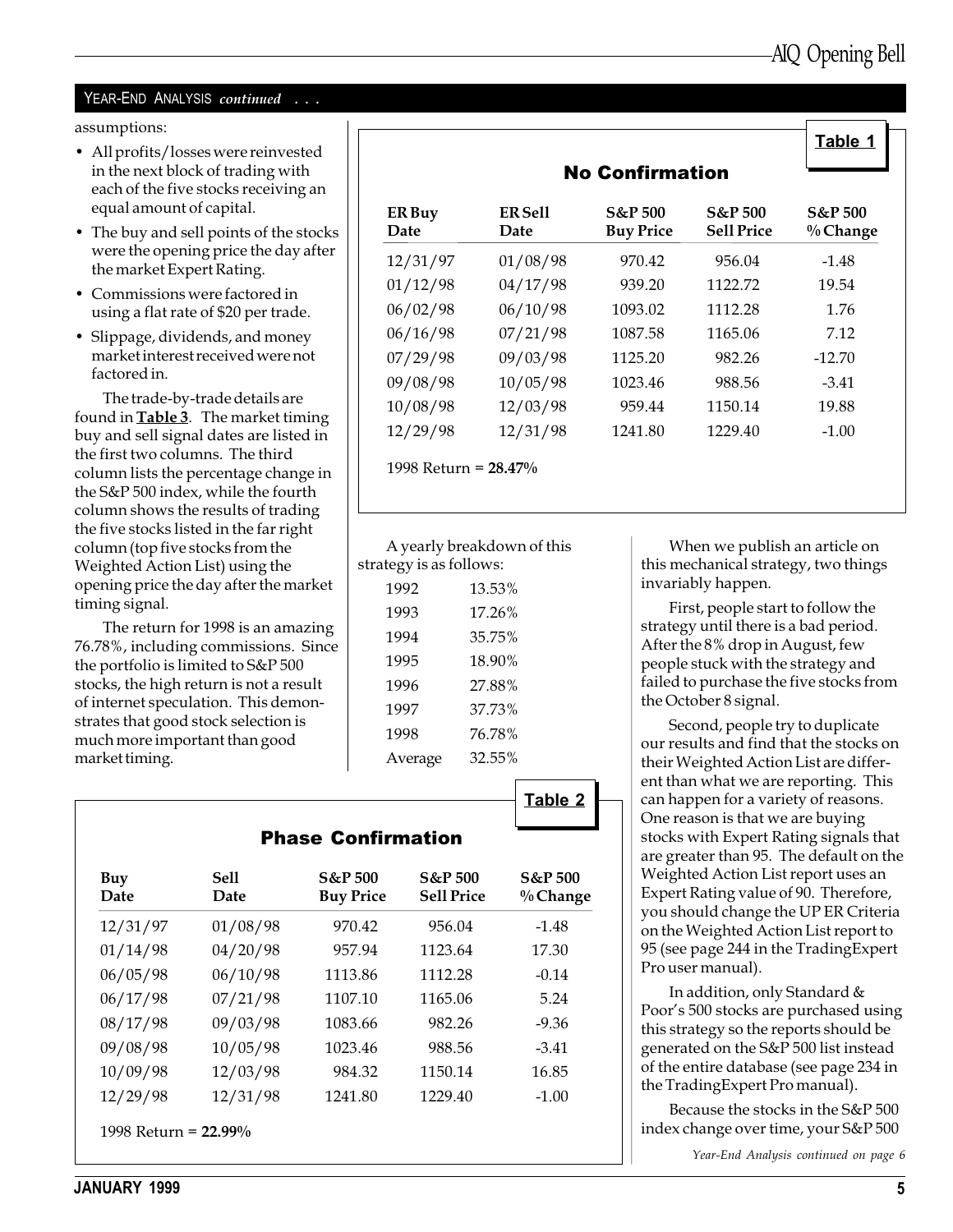### YEAR-END ANALYSIS continued . . .

structure needs maintenance. Since each program that we send out has a current S&P 500 structure, those of you who have upgraded to TradingExpert Pro and have been using a Standard & Poor's structure from several years ago should reinstall the structure from the current program disk.

To do this, first go to the Data Manager application and make the S&P 500 structure the active structure. Then select List and Delete.

After deleting the old structure, you can then install the newer structure from the TradingExpert Pro CD. You can do this by performing a Custom installation and then installing only the S&P 500 files (see installation instructions in your New Users Guide if you need help).

By doing the above, you will get a recent structure. But you will also want to make the changes to the S&P 500 structure as they occur. To get a list of the changes in the structure or a list of the current S&P 500 stocks, visit Standard & Poor's web page at www.spglobal.com. The News section will list the changes.

Starting with this issue, we will list recent changes to the S&P 500 structure in the Opening Bell.

Data quality is very important to those who want to follow this mechanical strategy. TradingExpert Pro makes it much easier for you to get the same list of stocks that we get when we follow the system. It is best to install all the stocks in the S&P 500 from the AIQ (historical) Data CD even if you feel that all the S&P 500 stocks are in your database. With TradingExpert Pro, you can delete all the stocks in the S&P 500 structure and then install all the stocks in the structure from the Data CD.

To delete the stocks in the S&P 500 list, use the Advanced Ticker Delete function found in the Data Manager

|                       |                        |                    |               | <b>1998 Results - Weighted Action List</b>              |
|-----------------------|------------------------|--------------------|---------------|---------------------------------------------------------|
| <b>ER Buy</b><br>Date | <b>ER Sell</b><br>Date | <b>S&amp;P</b> 500 | <b>Stocks</b> | Portfolio Holdings<br>% Change % Change (Stock Symbols) |
| 12/31/97              | 01/08/98               | $-1.48$            | 4.93          | EMC,UIS,ADSK,BAY,DELL                                   |
| 01/12/98              | 04/17/98               | 19.54              | 31.30         | DH,FJ,DELL,X,ABT                                        |
| 06/02/98              | 06/10/98               | 1.76               | 5.83          | LEH, DGN, LUV, SFA, KBH                                 |
| 06/16/98              | 07/21/98               | 7.12               | 12.15         | MG, PFE, TWX, MCIC, ADSK                                |
| 07/29/98              | 09/03/98               | $-12.70$           | $-8.19$       | PDG, APC, PPW, MIR, BEL                                 |
| 09/08/98              | 10/05/98               | $-3.41$            | $-1.97$       | AAPL, UMG, UIS, CMCSK, LUV                              |
| 10/08/98              | 12/03/98               | 19.88              | 20.24         | LEH, BSX, BSC, NMK, MCD                                 |
| 12/29/98              | 12/31/98               | $-1.00$            | 0.68          | LUV, AGN, DH, CCE, TMK                                  |

1998 Return = 76.78%

application and delete all the stocks in the S&P 500 list (see page 64 in your TradingExpert Pro manual).

Next, you will want to install the S&P 500 stocks from the AIQ Data CD. In Data Manager, use the Ticker Import Utility and install all the stocks in S&P 500 list (see page 42 in the TradingExpert Pro manual).

Each time there is a new AIQ market timing buy signal, I delete and reinstall the stocks from the historical Data CD just to make sure the data is accurate. Users can receive quarterly

CD updates for \$99 per year. This process may seem excessive but it helps to insure that the Weighted Action List signals are accurate.

When real money is on the line, an extra hour of work on days that AIQ registers a market timing buy signal is a small price to pay.  $\blacksquare$ 

Table 3

David Vomund publishes VIS Alert, a weekly investment newsletter. For a sample copy go to www.visalert.com or call (702) 831-1544.

### Changes to S&P 500 Index and Industry Groups

The following are recent changes to the Standard & Poor's 500 structure:

- 1. (FSR) Firstar Corp. replaces (AN) Amoco Inc. (FSR) added to the Financial Banks Major group.
- 2. (CCL) Carnival Corp. replaces (GRN) General Re. (CCL) added to the Leisure Lodging Hotel group.
- 3. (CPWR) Compuware Corp replaces (SAI) SunAmerica. (CPWR) added to Computer Software group.
- 4. (AOL) America Online replaces (Z) Venator Group. (AOL) added to Computer Software group.
- 5. (SLR) Solectron Inc replaces (PZL) Penzoil. (SLR) added to Electrical Equipment group.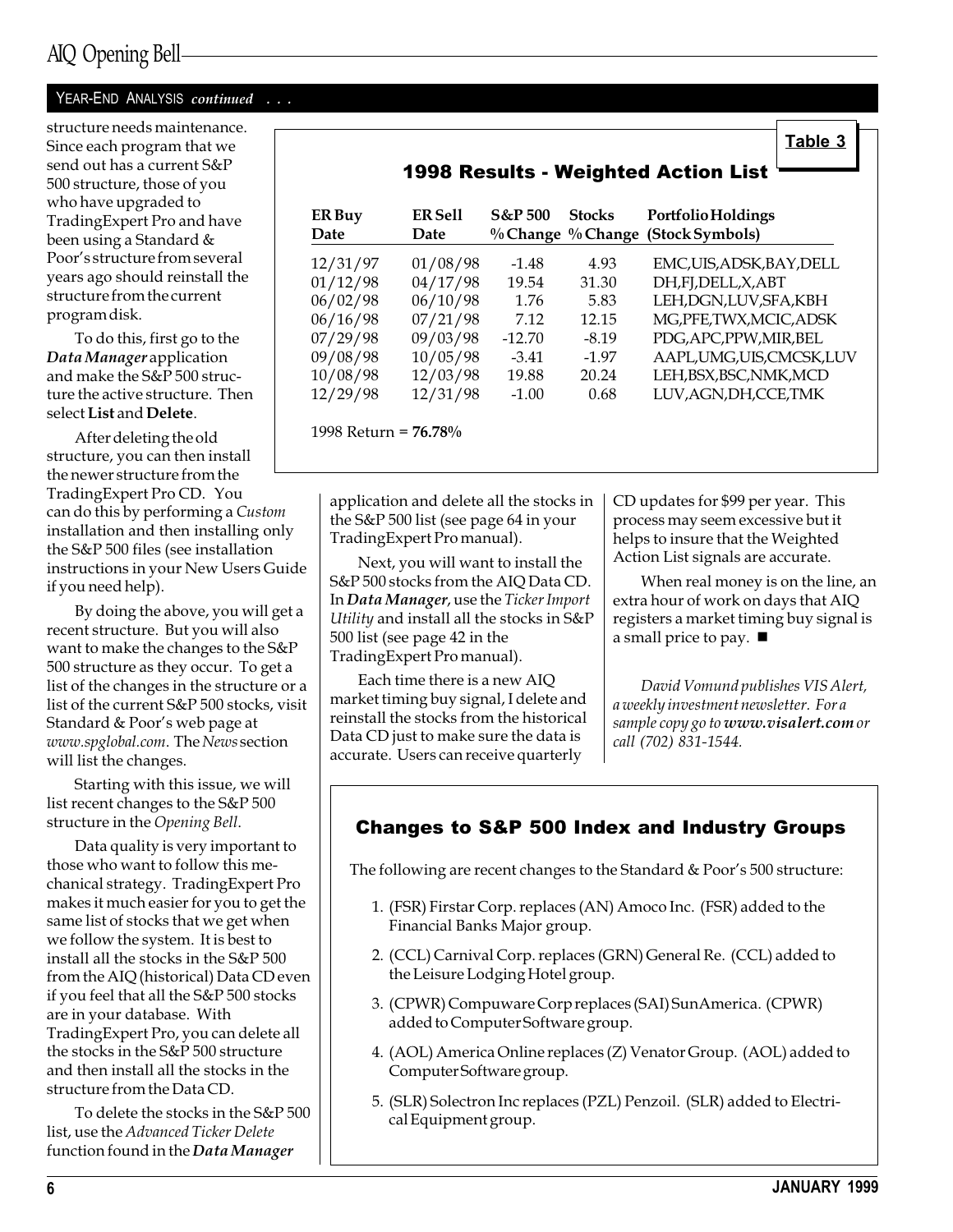### EDS MODELS

# FOLLOW-UP ANALYSIS ON OUR EDS SHORT MODEL

### By David Vomund

DAVID VOMUND

In the December, 1998 issue of the<br>Opening Bell, we created a highly<br>effective Expert Design Studio<br>(EDS) model for shorting Standard & n the December, 1998 issue of the Opening Bell, we created a highly effective Expert Design Studio Poor's 500 stocks. We received a lot of positive feedback on this model, and we expect that many AIQ users will

use it in the year to come. The analysis in this follow-up article should help people to further understand how the model works.

To quickly review the model, there are only three simple criteria that must be met before a stock can be selected as a short candidate. First, the stock must move from below to above its Lower ESA. Second, the stock's Directional Movement indicator must be less than -25. Third, the stock's Volume Accumulation Percent indicator must be less than  $-20$ .

The actual model can be downloaded off AIQ's web page at www.aiq.com. The EDS file can be found under the Educational Products folder.

When we introduced the model in December, we ran the test using a fixed 10-day holding period. The results of the test are very similar if you use one of AIQ's traditional stop techniques. In **Figure 2** we are displaying the testing results of shorting stocks using a sell strategy of 95% principal protect, and 90% profit protect after a gain of 5%. For those who want a longer holding period, try a 90% principal protect and 90% of profit after a 10% gain.

Over the three-year testing period, there were 184 trades, which equates

to 61 trades per year. Some people expressed an interest for more trades. If you want more trades, simply ease the parameters on the Directional Movement and VaPct rules. By requiring the Directional Movement indicator be less than -20 instead of less than -25, 100 more trades are produced and the effectiveness drops only slightly.

We expect many AIQ users will use this model in the year to come. This analysis should help people to further understand how the model works.

> From our testing results we know that the model is effective in picking short candidates. In Figure 2, we see that the average short position gained 1.72% (excluding commissions) with an 11 day holding period. If you

would have shorted the S&P 500 index instead of shorting the stocks, the average short trade would have lost 0.3%.

This leads to the question: can this model be used as a market timing model? That is, when a lot of stocks appear on the EDS report on a given day does that mean the market will move lower?

> To answer this question, we exported the EDS Positions page to an excel spreadsheet, manipulated the data, and then used the Data Transfer Utility to import the data back to AIQ (I wouldn't recommend this process to anyone!).

The end result of this exercise is displayed in  $Figure 3$ . In this graph, we show the S&P 500 along with the number of stocks in the S&P 500 that

EDS Models continued on page 8

| Summary Pasitions<br>alloeder                                                           |                        |                                     |                                         |                                        |  |            |
|-----------------------------------------------------------------------------------------|------------------------|-------------------------------------|-----------------------------------------|----------------------------------------|--|------------|
| Start text date:<br>End test date:                                                      | 12/29/95<br>12/18/98   |                                     |                                         |                                        |  |            |
| Number of tradec in text.<br>Average periods per trade:                                 | 184<br>11              | Weener<br>----------<br>111<br>12   | Longro<br>----------<br>72<br>10        | <b>Nordsal</b><br>----------<br>1<br>3 |  |            |
| Mainun ProBA are<br>Average Drawdown<br>Avesage Profit/Lass<br>Average SPX Profit/Lass: | 13.16は<br>1.72%<br>直対比 | 28.26%<br>11.191%<br>6.98%<br>1.23% | 114.29(%)<br>图 25次<br>BL33(%)<br>12.70は |                                        |  |            |
| Probability:<br>Average Armuel ROE<br>Annual SPK (Buy & Hold):                          | 36.60%<br>30.16%       | 60.33%<br>137.64%                   | 39.13%<br>1151.24(%                     |                                        |  |            |
| Reward/Fisk Ratio:                                                                      | 1.69                   |                                     |                                         |                                        |  |            |
|                                                                                         |                        |                                     |                                         |                                        |  |            |
|                                                                                         |                        |                                     |                                         |                                        |  |            |
| For Help, peace F1                                                                      |                        |                                     |                                         |                                        |  | <b>NUM</b> |